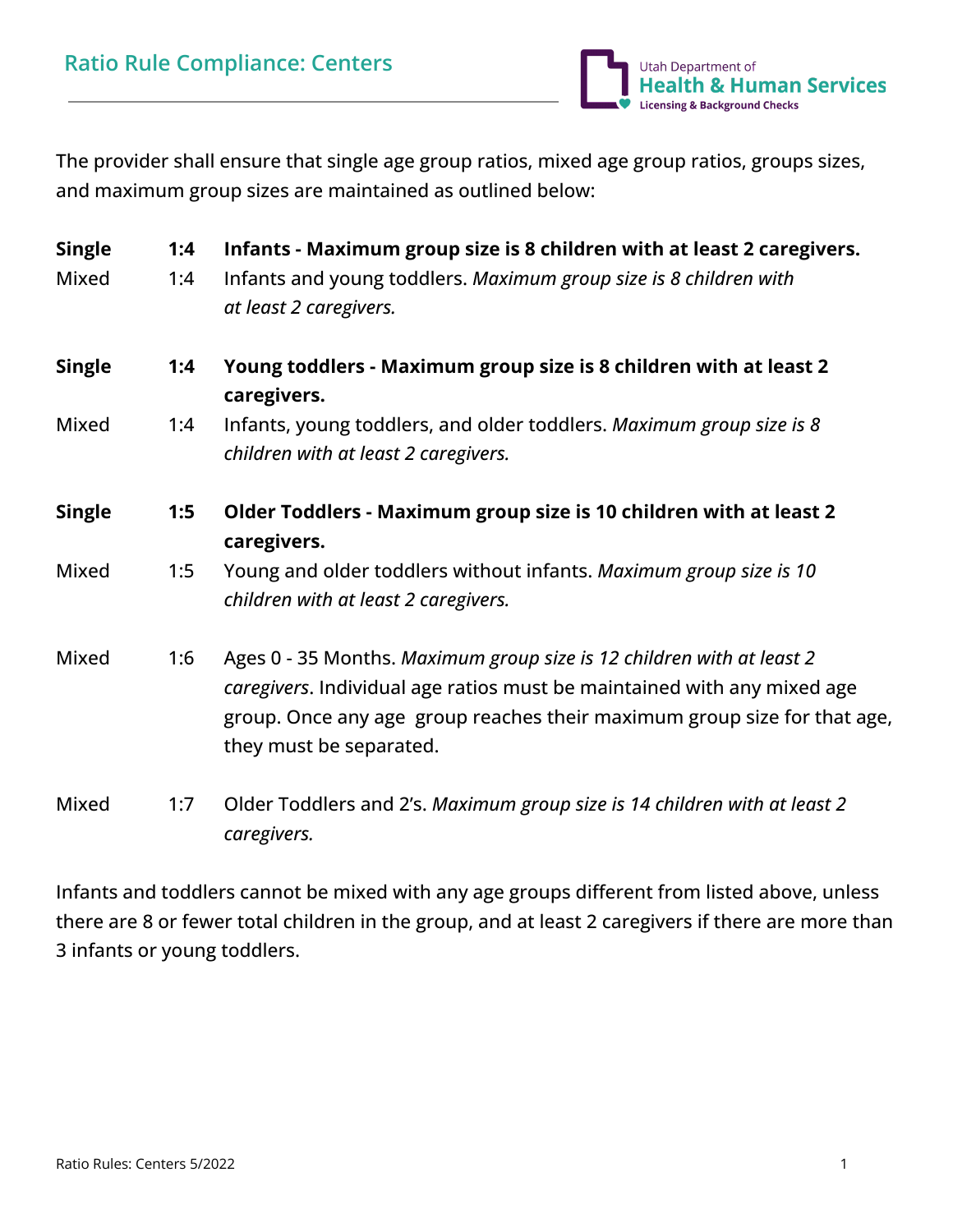

*If no infants and toddlers are in the mix:* The caregiver-to-child ratio is determined by the single age ratio minus one of the oldest children present in the group.

## **Single 1:8 2's - Maximum group size is 16 children with at least 2 caregivers.**

#### **Single 1:12 3's - Maximum group size is 24 children with at least 2 caregivers.**

Mixed 1:11 Any mix of 2's and 3's. *Maximum group size is 22 children with at least 2 caregivers*. Individual age ratios must be maintained with any mixed age group. Once any age group reaches their maximum group size for that age, they must be separated.

### **Single 1:15 4's - Maximum group size is 30 children with at least 2 caregivers.**

Mixed 1:14 Any mix of 2's, 3's and 4's. *Maximum group size is 28 children with at least 2 caregivers*. Individual age ratios must be maintained with any mixed age group. Once any age group reaches their maximum group size for that age, they must be separated.

# **Single 1:20 School Age - Maximum group size is 40 children with at least 2 caregivers.**

Mixed 1:19 Any mix of ages 2 through school age. *Maximum group size is 38 children with at least 2 caregivers*. Individual age ratios must be maintained with any mixed age group. Once any age group reaches their maximum group size for that age, they must be separated.